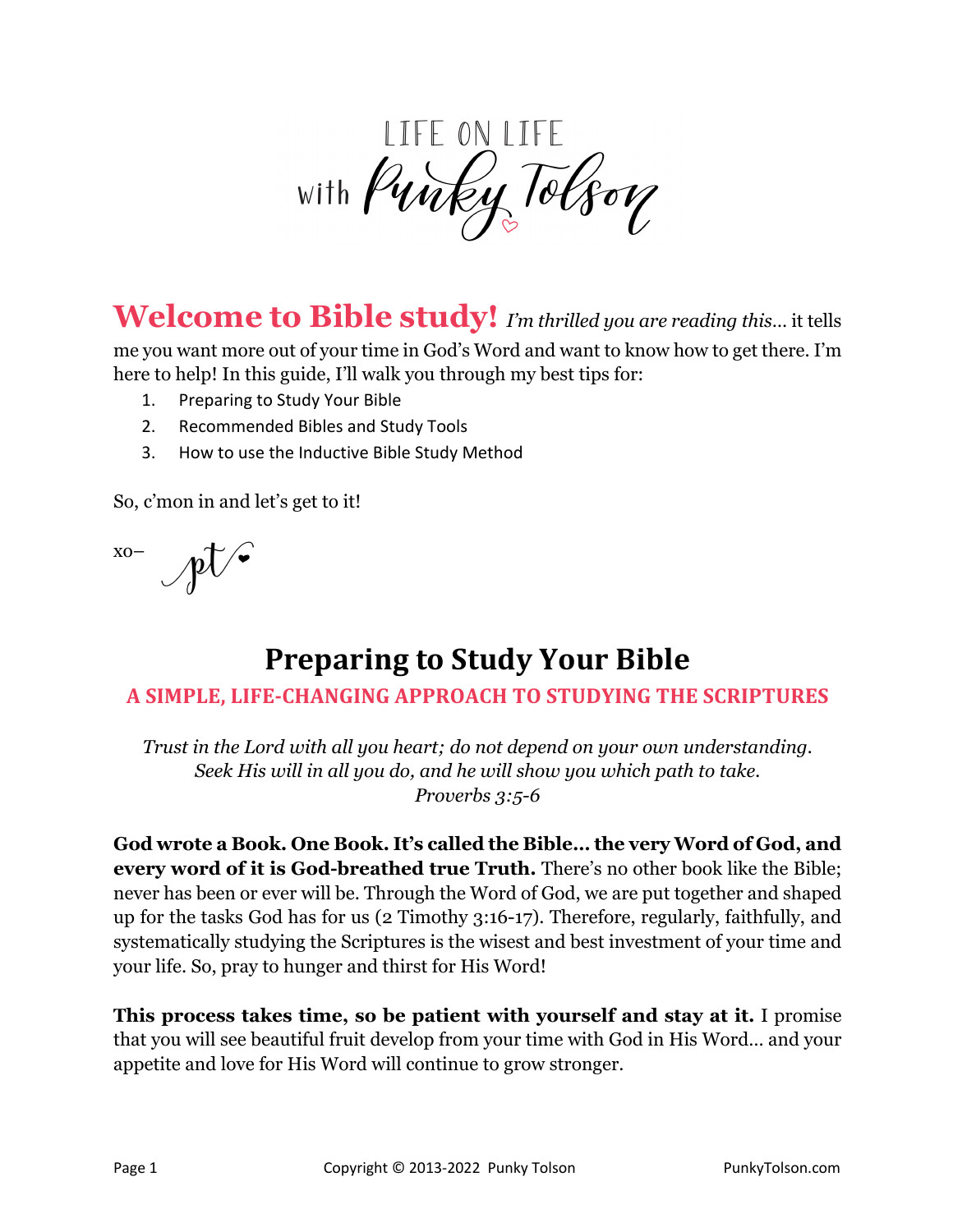## **Prepare for Success:**

#### **#1 – Pick a Regular Time and Place**

Your study time is more likely to happen if you have a regular time and place to meet with the Lord for prayer and Bible study.

#### **#2 – Get a Bible. A real Bible… with real pages!**

As you pray to fall in love with God through His Word, pray also to fall in love with your Bible. Please use an actual Bible in book form, not electronic, as your main source of study. See suggestions under Bible Study Tools. If you are new to studying the Bible, get a good study Bible in a good translation that you can easily read. **Make a copy of the Table of Contents page** so you can easily look up Scriptures until you become familiar with their location.

The goal of Bible study is to grow in your knowledge God (Ephesians 1:17), cultivate your relationship and intimacy with God (Psalm 84:2; Matthew 22:37), and bring glory to God as you become more like His Son, Jesus Christ (Romans 8:29).

#### **#3 – Be Prepared!**

You'll need some basic supplies that you'll keep in "your place" so that you're not using up your quiet time hunting things down. I keep my supplies in a basket near my chair where I meet with the Lord each morning. Some supplies you'll need for your Bible study are:

- Pens, pencils, highlighters: Yes… mark in your Bible! And if there is something that really jumps out at you use your highlighter. Be sure to get gel pens and highlighters that won't bleed through the pages.
- A Bible Reading Plan: This can be found online or on many of the different Bible apps. It gives you a structured daily reading of the Scriptures in context. This is not the same thing as a daily "devotional."
- A journal or notebook for studying the Scriptures: Record Scriptures you are studying (see *"Inductive Bible Study Method"* in the following section). Record your thoughts and prayers as you study. Write down questions you have, etc. and record how God is speaking to you through His Word. When God speaks to us through His Word in a specific way that touches us, it just makes sense to write it down. Amen!
- If you use reading glasses, keep an extra pair in a basket or container in "your place."
- Keep your calendar or planner nearby and a note pad. Distractions are going to happenusually thoughts about things you need to do that day. When that happens just stop, jot down a reminder note, and continue on with your studying.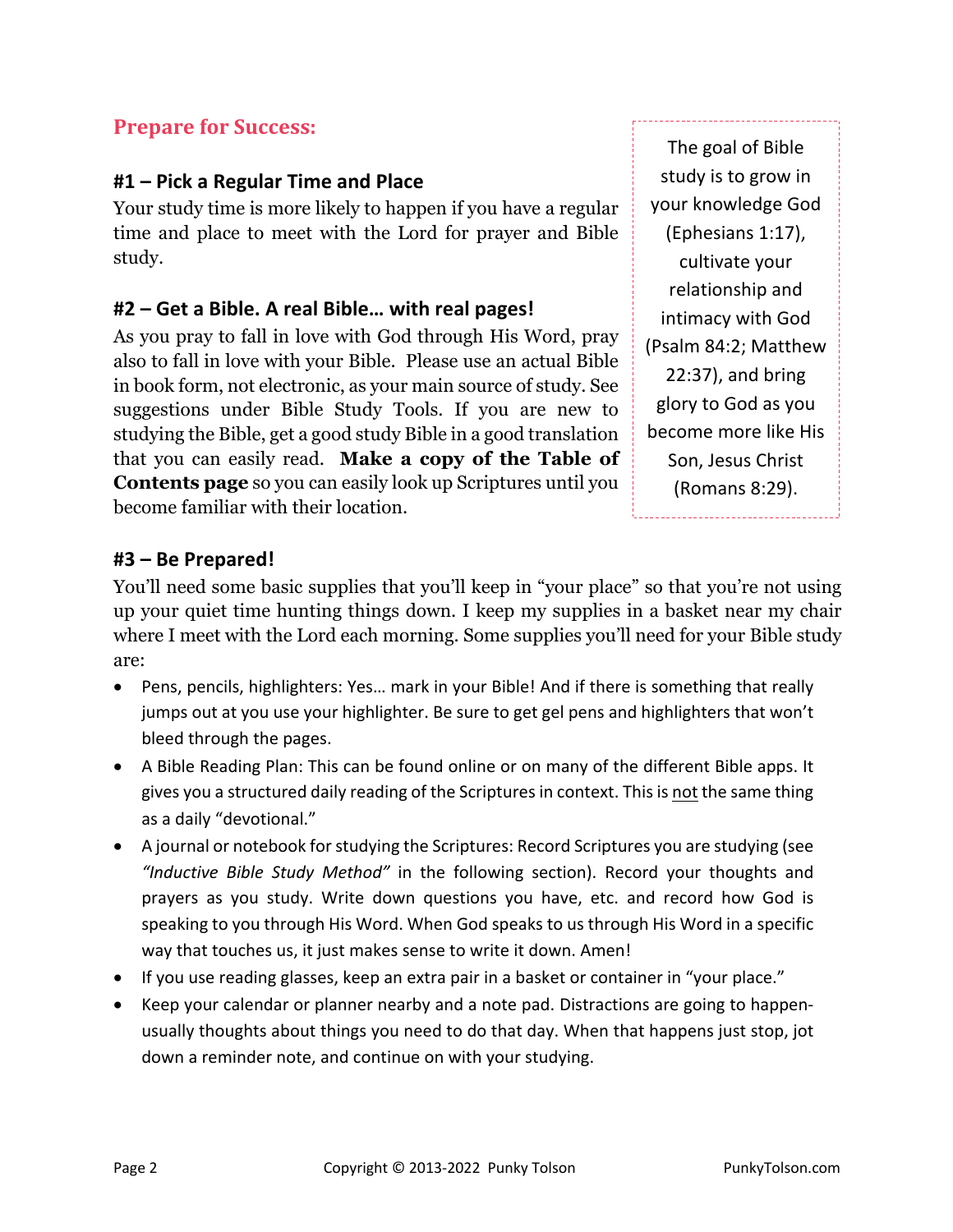### **#4 – Ask for the Holy Spirit's Guidance**

Bible study is more than just gaining knowledge of God's Word; it's developing a relationship and true intimacy with God's Son, and it's asking the Holy Spirit (who opens our minds to understand the Scriptures) to help us know God. Begin by asking the Lord to help you understand His Word. Use your own words or pray what the Scriptures themselves say*: "Lord, thank You for Your Word so that I may know You and what You desire for my life. Now I ask You, please, to give me the Spirit of wisdom and revelation to know you better (Ephesians 1:17). Lord, open my eyes that I may see wonderful things in your law (Psalm 119:18). Open my mind to understand the Scriptures (Luke 24:45) and help me do what You want me to do."*

#### **#5 – Read and Re-read the Scriptures… over and over again!**

There is no other book like the Bible! It is *the* most important book you will ever read; a message from the God who created you, who loves you and who wants to have a relationship with you. Train your ear to listen to your Shepherd's voice (John 10:27) as you prayerfully, purposefully, thoughtfully, inquiringly, and *slowly* read and re-read His love letter to you. START SMALL, maybe just a verse or a paragraph of Scripture to begin with. You'll work up to more, but there is great merit in taking small bites and chewing them up thoroughly!

#### **#6 – Study the Scriptures with your Heart, Mind and Strength**

**The goal of Bible study is not merely information, but** *transformation* (Romans 8:29, 12:2)… *a changed life*; and that requires the correct interpretation as well as application of the Scripture. The in-depth method of "Inductive Study" teaches us how to *think,* and to *understand* the Scriptures, and how to correctly *apply* the Word of God and to *live* it out by following this 4-step method:

• **Observation, Interpretation, Application & Response**. (See more on this in Inductive Bible Study Method in the following section.)

#### **#7 – Talk to God Through Prayerfully Studying the Scriptures**

Prayer is conversation. By dialoguing with God as you read and study the Scriptures you deepen your relationship with Him. Ask good questions; tell Him when you don't understand something and ask the Holy Spirit to help you gain understanding. Praise God when you read something that strikes your heart with joy and thanksgiving. Confess anything the Holy Spirit might convict you of as you read. Don't put it off; do it right then. And ask Him for what He tells you in His Word that He wants for you. Remember, when God's Word *says to*, then *pray to.*

**ASK…** and it will be given to you;

**SEEK** and you will find;

**KNOCK** and the door will be opened to you. (Matthew 7:7)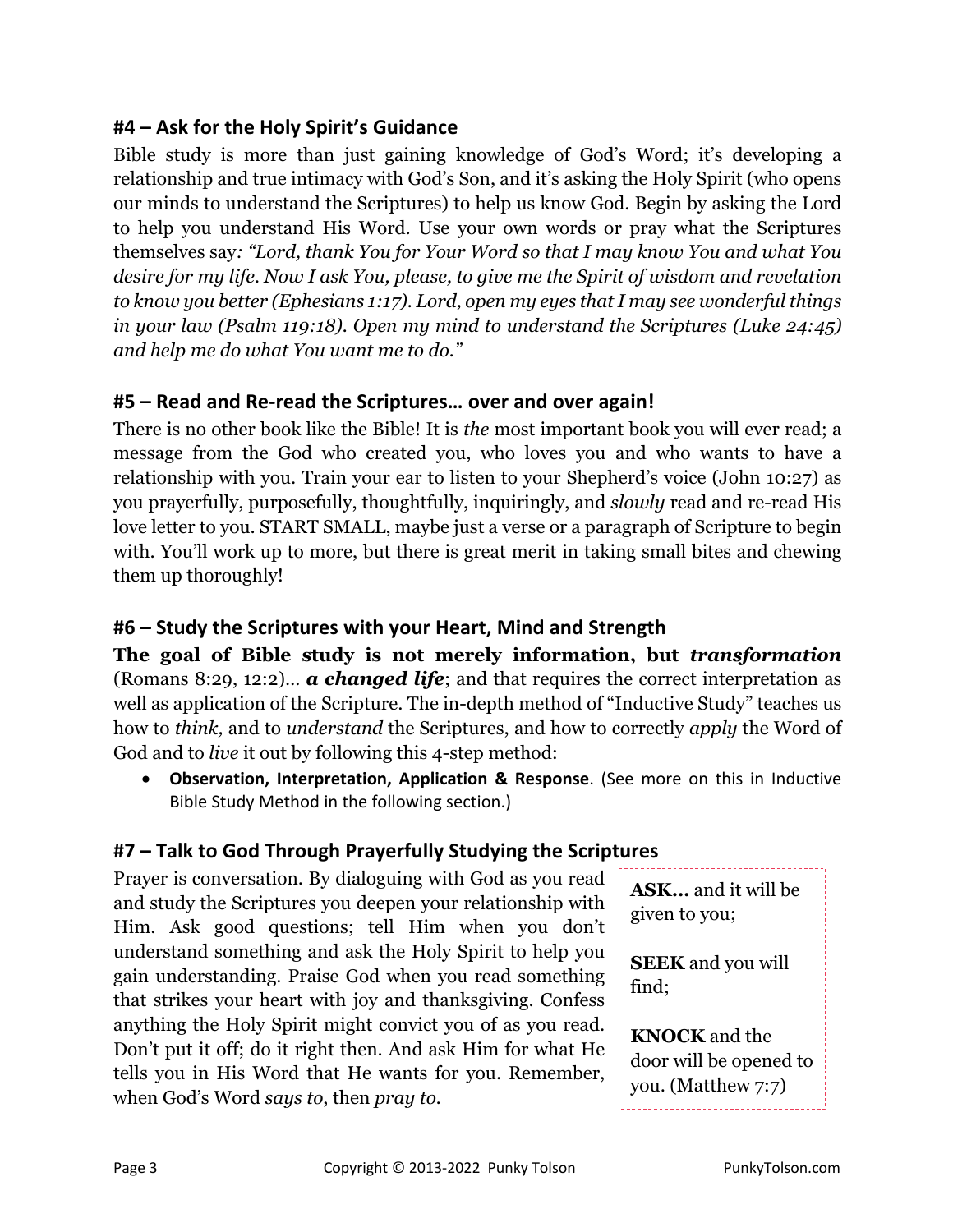## **#7 – Talk to God Through Prayerfully Studying the Scriptures (continued):**

Open your Bible & talk to bool



Lord, who are You? What does this Scripture tell you about God?

Lord, who am I? What does this Scripture tell you about yourself?

> Lord, help me to obey Your Word. What does this Scripture tell you to do?

Lord, today I will... How will you respond to what you've just learned?



# Next: Let's Talk Bibles!

If you are new to Bible study, I recommend first getting a Bible translation that you can **read easily** and graduating from there. Choose a Bible with margins wide enough to make some notes, one with Scripture cross-references, and with an adequate concordance and several maps. I suggest one without thumb tabs.

#### **Recommended Translations:**

A Bible *translation* attempts (to varying degrees) to communicate as "word-for-word" or as "thought-for-thought" as possible to English from the original Hebrew, Greek, and Aramaic language.

#### **Word-for-word translations from the original language:**

- English Standard Version (ESV)
- New American Standard Bible (NASB)
- Christian Standard Bible (CSB)

#### **Thought-for-thought translations of original language:**

- New English Translation (NET)
- New International Version (NIV-84)
- King James Version (KJV)
- New King James Version (NKJV)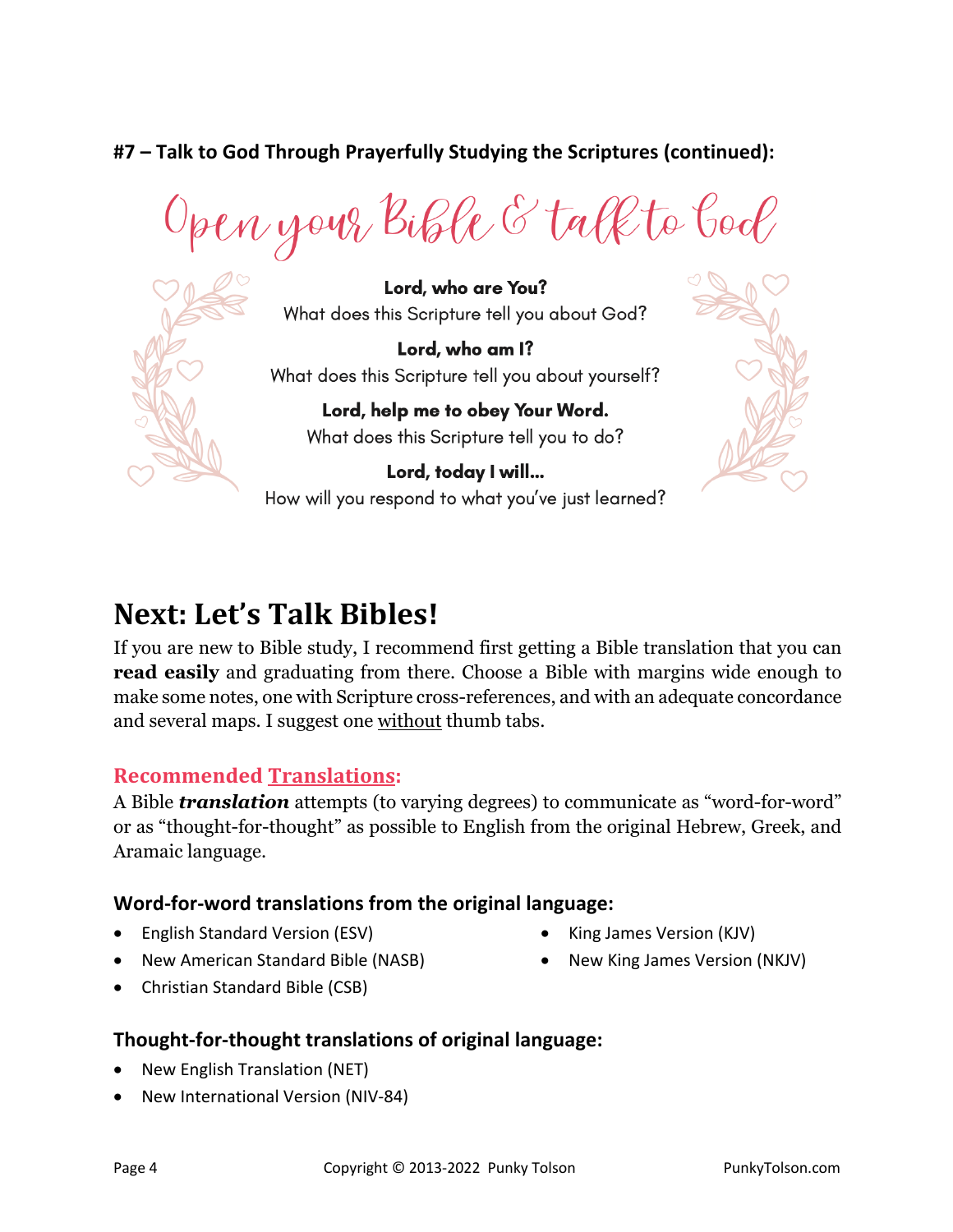• New Living Translation (NLT)

### **The Amplified Bible (AMP):**

I personally LOVE this very unique Bible translation and use it regularly as a study "tool." *The Amplified Bible* attempts to take both word meaning and context into account in order to accurately translate the original text from one language into another. *The Amplified Bible* does this through the use of explanatory alternate readings and amplifications which serve to amplify and clarify the text so as to assist the reader in understanding what Scripture really says.

## **Recommended Paraphrased Bibles:**

A *paraphrase* is a retelling of something in your own words. A paraphrase Bible takes the meaning of a verse or passage of Scripture and attempts to express the meaning in "plain language" – essentially the words the author of the paraphrase would use to say the same thing. *It's best to use a paraphrase after you've done your initial study of the text, re-reading the passage you've studied in the paraphrased version to gain clarity.*

- The Message (MSG)
- J. B. Phillips New Testament (JBP)
- The Living Bible (TLB)

#### **Recommended Study Bibles:**

A study Bible also includes study notes, commentary and historical and character background pertaining to the Scriptures. *Word of caution: Don't get too dependent on the commentary and application notes. Stick to the Scriptures themselves for your interpretation!*

- *ESV Study Bible* (Wheaton, IL: Crossway Books, 2011)
- *CSB Study Bible* (Nashville, TN: Holman Bible Publishers, 2017
- *The Reformation Study Bible* ESV (Lake Mark, FL: Ligonier Ministries, 2005) with study notes and commentary by R. C. Sproul
- *Life Application Study Bible* (Carol Stream, IL: Tyndale House Publishers, 1997) is a good study Bible with an extensive concordance, topical references, and commentary. I would recommend this for those new to studying Scripture.
- *The Swindoll Study Bible* (Carol Stream, IL: Tyndale House Publishers, 2017) New Living Translation with study notes and commentary by Dr. Charles R. "Chuck" Swindoll is my new, very favorite study Bible. Filled with excellent commentary, geographical, biographical and historical study notes- this is the perfect study bible to give you insight while still challenging you to dig into the Scriptures.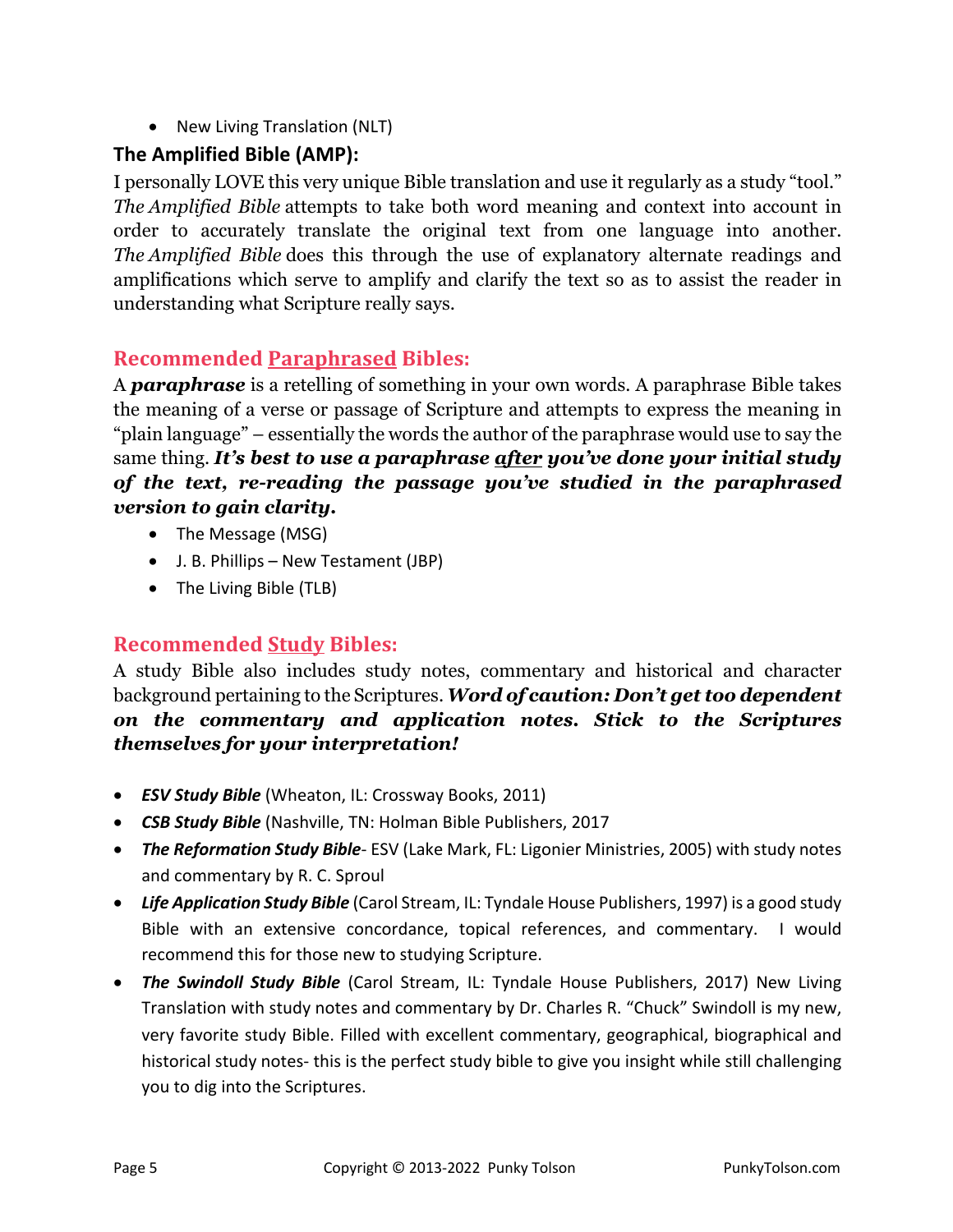- *MacArthur Study Bible* (Nashville, TN: Thomas Nelson Word Publishers, 1997) with study notes and commentary by John MacArthur is, again, a really excellent study Bible.
- *NIV Faithlife Study Bible* (Lexham Press Zondervan Publishers, 2017)
- *The Daily Walk Bible (NLT or NIV)* (Carol Stream, Il: Tyndale House Publishers)

#### **Recommended Children's Bibles:**

This may sound odd, but I encourage anyone who is serious about knowing God through His Word to buy and read a children's story Bible, especially if you've never read all the way through the Bible. But even if you have, reading a children's story Bible is a great way to get the big picture of the grand narrative of the Gospel from Genesis to Revelation. I recommend:

- *The Child's Story Bible* (Catherine F. Vos. Grand Rapids MI, Wm. B. Eerdmans, 1983)
- *The Jesus Storybook Bible* (Sally Lloyd-Jones. Grand Rapids, MI, Zondervan Kidz, 2007)

## **Bible Study Resources and Tools**

#### **FREE Online Bible Study Resources**

These web sites feature various translations of the Bible, concordances, commentaries, lexical aids and dictionaries, and Strong's Greek/Hebrew numbers.

- BibleGateway.com
- BibleStudyTools.com
- BlueLetterBible.org
- BibleHub.com
- NetBible.org
- ESV.org
- GodQuestions.org
- Miriam-Webster.com (dictionary)

#### **Concordances, Dictionaries, and Other Study Tools**

- *Strong's Concordance* (James Strong. Nashville, TN: Thomas Nelson, 1999)
- *Vine's Concise Dictionary of Bible Words* (W. E. Vine. Nashville, TN: Thomas Nelson, 2005)
- *Hebrew-Greek Key Word Study Bible* (Chattanooga, TN: AMG Publishers, 2013). I LOVE this study bible! It includes Strong's Greek-Hebrew numbering system, Hebrew-Greek dictionary, word studies and lexical aids. It comes in several translations like NKJV & ESV.
- *What the Bible is All About Bible Handbook*, (Dr. Henrietta Mears. Ventura, CA: Regal Books, 1999)
- *The Complete Word Study – Old Testament* (Dr. Warren Patrick Baker. Chattanooga, TN: AMG Publishers, 1994)
- *The Complete Word Study – New Testament* (Dr. Spiros Zodhiates. Chattanooga, TN: AMG Publishers, 1993)
- *Living by the Book,* **The Art and Science of Reading the Bible** (Howard G. Hendricks and William D. Hendricks. Chicago, IL: Moody Publishers, 2007)
- *Searching the Scriptures* (Charles R. Swindoll. Carol Stream, IL: Tyndale House, 2016)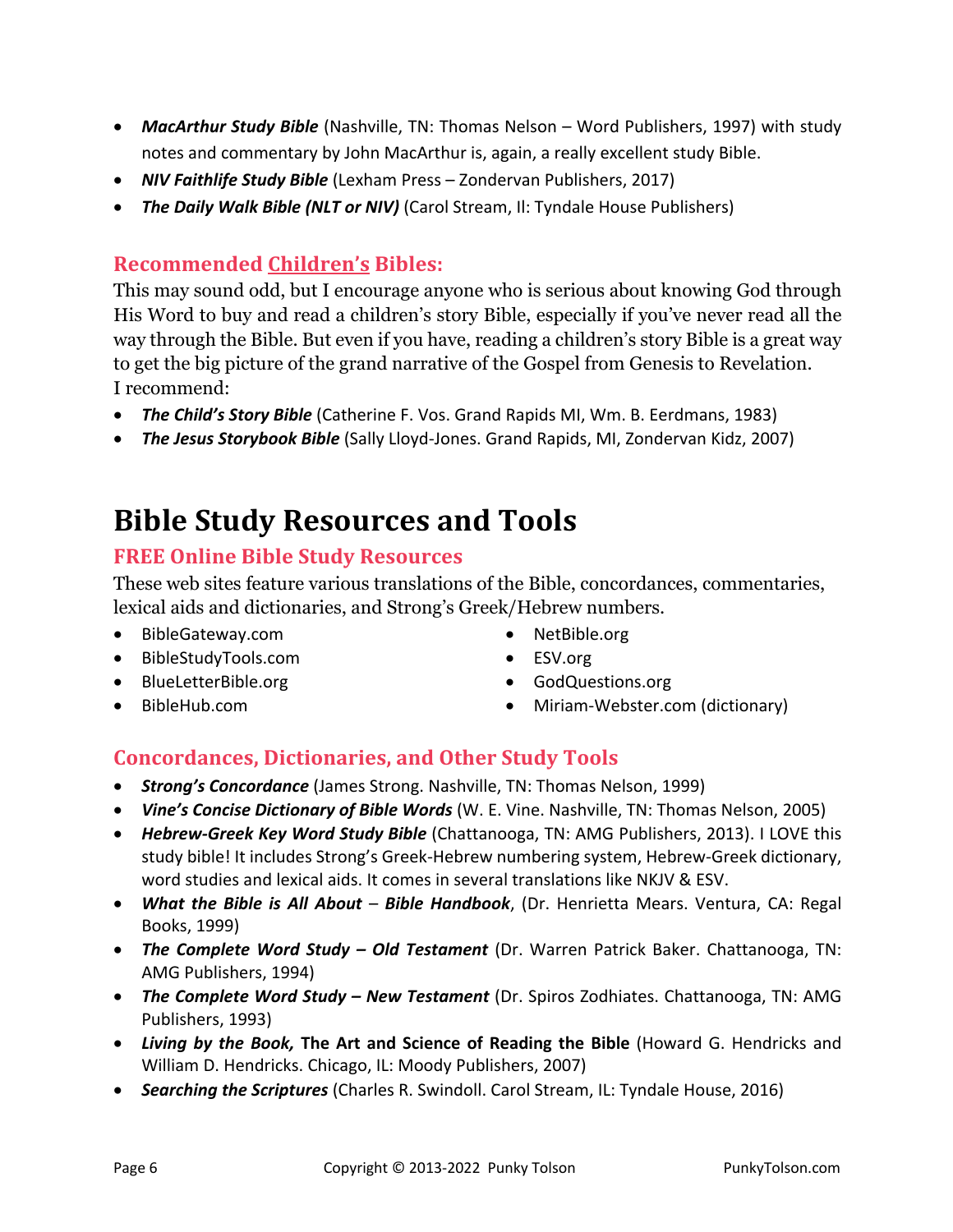- *How to Study Your Bible* (Kay Arthur, David Arthur, and Pete De Lacey. Eugene, OR: Harvest House, 2010)
- *How to Read the Bible for All It's Worth* (Gordon D. Fee and Douglas Stuart. Grand Rapids, MI: Zondervan, 2003)
- *The Navigator Bible Study Handbook* (The Navigators. Colorado Springs, CO: NavPress, 1994)
- *The Four Priorities* (Dr. John Tolson and Larry Kreider. Dallas, TX: High Impact Life, 2012)

#### **Bible Software**

- For those who want to make an investment, I highly recommend **LOGOS BIBLE SOFTWARE**. They offer a variety of editions depending on your level of need- for the serious Bible student, seminary student, Bible teacher or pastor. It's pricey, but excellent.
- **MyWSB.com** is a free online resource and offers a more than sufficient library of Bible commentaries and study aids.

## **NEXT: Let's Go Deeper!**

#### **(With a Systematic Approach to In-depth Bible Study)**

## **The Inductive Bible Study Method**

#### **Observation ~Interpretation ~ Application ~ Response**

*Jesus systematically taught the Scriptures to His disciples (Luke 24:27, 32, 45). And so it goes that we, also, should study the Scriptures using a systematic method. A good personal Bible study method should be simple enough to be easily passed on as you disciple others. Teaching someone else how to study the Bible for herself is far better than only sharing what you have received from your own study. The following method has been used for centuries by lovers of God and His Word to help mine the Scriptures and uncover the rich treasures within. This method will enable you to know God better and what he desires for you, and to understand how to practically apply the Scriptures to your everyday life. The result will be a transformed life… that strongly resembles Jesus!* 

#### **STEP 1) Observation answers the question:** *What does God's Word say?*

Not what you *think* it says, but *what does it actually say?* What do you see in the actual content in the text? Before we consider what the text means, we must ask what it says. This means *reading and re-reading* a text until we become acquainted with it.

- Read it over and over and over again, using a few different translations.
- Read it out loud.
- Think it through. Ask questions.
	- Chew it up, word by word.
	- Pray it out!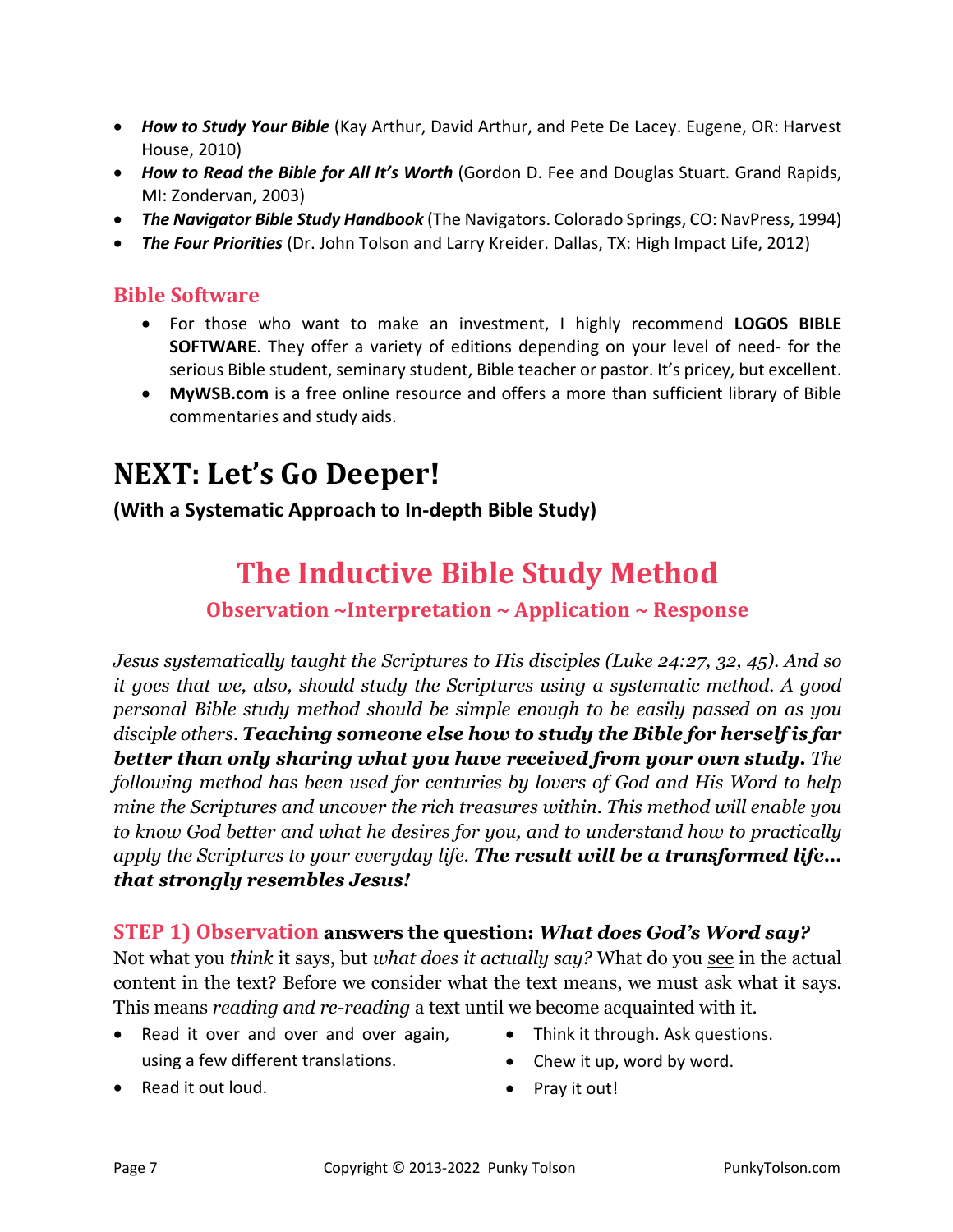Observation is the process of seeing and taking notice of things as they actually are in the passage you're studying. You want to look for facts like a detective uncovering clues by asking good questions of the Scripture using "who, what, when, where, why, and how" questions. Soak up as much as you can and write down your observations and facts. *This takes time, so look carefully and don't rush through it.* 

### **Observation Questions:**

- **WHO?** Who are the people involved? Who is speaking? Who are they speaking to?
- **WHAT?** What is happening here? What happened? What's the main theme? What ideas are expressed? What are the results? What are the key words or phrases? What literary style is being used? Is this passage of Scripture a narrative, conversation, parable, prophecy, poetry, letter, prayer, or sermon?
- **WHERE?** Where does this take place? What is the setting? Are there any locations mentioned – towns, roads, rivers, mountains, regions, or other landmarks?
- **WHEN?** When did it take place? Are there any references to time or date? Any words related to the past or future? Look for words like after, until, then…
- **WHY?** Why did it happen? For what reason or purpose did it happen? Are there any clues about why things are being said or done?
- **HOW?** How are things accomplished in this passage? Is there any explanation or a process or any cause-and-effect statements?

**STEP 2)** Interpretation answers the questions: *What does the Scripture mean? What did God mean by what He said?* This is not what *you think* it means, but what it actually means. Our goal is to discover the original intent and meaning of the author. Paul writes, *"Do your best to present yourself to God as one approved, a workman who does not need to be ashamed and who correctly handles the word of truth"* (2 Timothy 2:15). In the original Greek language "*correctly handles"* literally means "cutting a straight line." As in cutting material in a straight line in order to make a garment or a tent, our interpretation of Scripture needs to be precise and accurate so that it will all fit together without contradiction.

- The first step in interpretation is to let Scripture interpret Scripture by reading the passage in context to the surrounding passages, and using the cross-referenced passages listed in the margin of your Bible. Always seek the full counsel of God's Word. Don't overanalyze the "main things and the plain things."
- A golden rule of interpretation: "If the plain sense makes good sense, seek no other sense or it will result in nonsense." – D. Cooper, Biblical Research Society

**STEP 3) Application answers the question:** *What does this message mean for my life?* Bible study doesn't end with interpretation; it continues to the question,